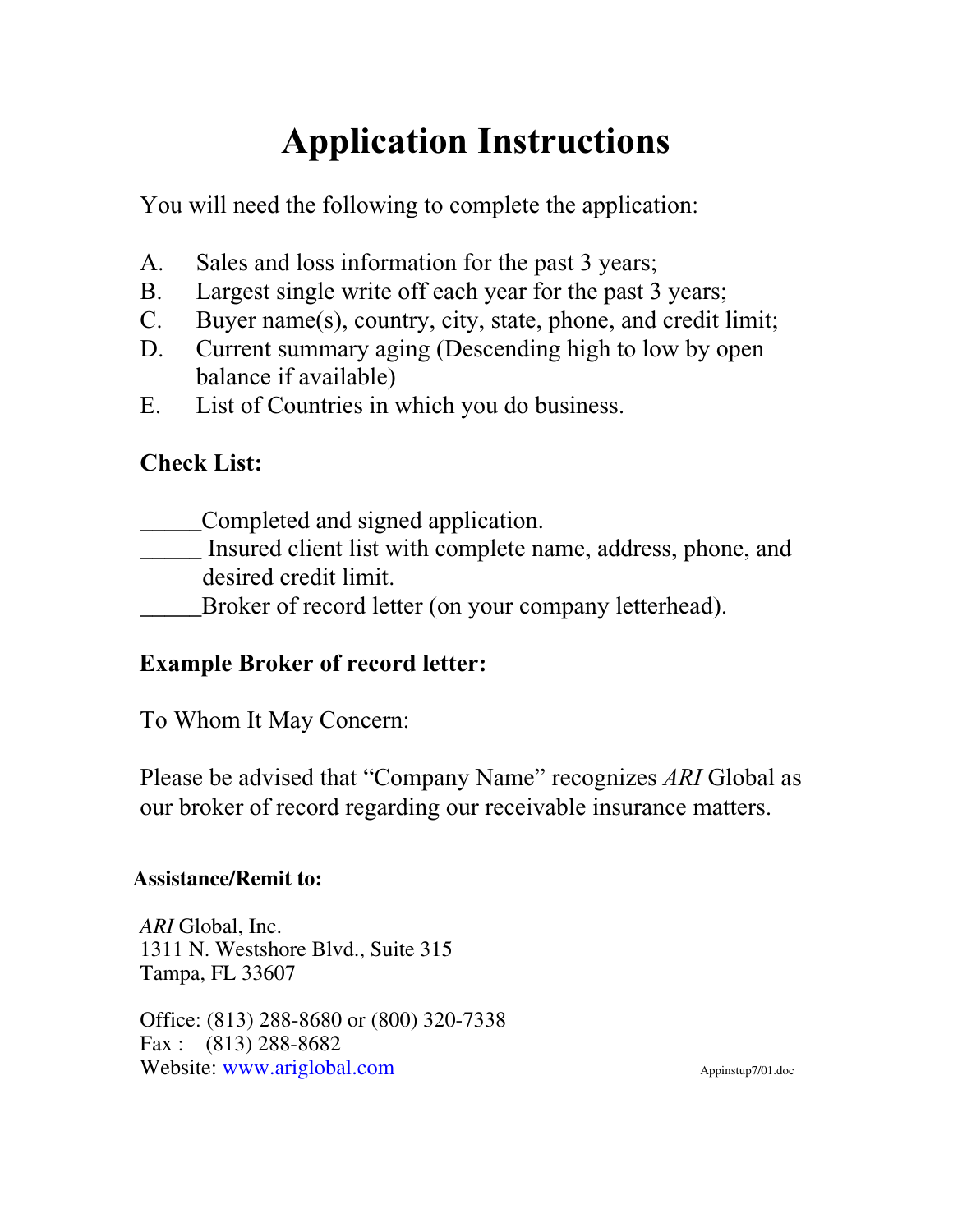## *Global Brokers of Accounts Receivable Insurance*

*ARI*



**Application**

|            | <b>I.</b> General Information                    |                                                                                                                       |                  |                                                                                                                                                                                                                                                                                                                                                                                                                               |  |
|------------|--------------------------------------------------|-----------------------------------------------------------------------------------------------------------------------|------------------|-------------------------------------------------------------------------------------------------------------------------------------------------------------------------------------------------------------------------------------------------------------------------------------------------------------------------------------------------------------------------------------------------------------------------------|--|
|            |                                                  |                                                                                                                       |                  |                                                                                                                                                                                                                                                                                                                                                                                                                               |  |
|            | B. Address                                       |                                                                                                                       |                  | $(\text{physical})$ $\qquad \qquad$                                                                                                                                                                                                                                                                                                                                                                                           |  |
|            |                                                  |                                                                                                                       |                  | (mailing)                                                                                                                                                                                                                                                                                                                                                                                                                     |  |
|            |                                                  |                                                                                                                       |                  | $C.$ Contact (name, title) $\qquad \qquad$                                                                                                                                                                                                                                                                                                                                                                                    |  |
|            | Phone: (                                         |                                                                                                                       |                  |                                                                                                                                                                                                                                                                                                                                                                                                                               |  |
|            |                                                  | D. List subsidiaries and affiliates for which coverage is requested                                                   |                  |                                                                                                                                                                                                                                                                                                                                                                                                                               |  |
|            | <b>II.</b> Business Description                  |                                                                                                                       |                  |                                                                                                                                                                                                                                                                                                                                                                                                                               |  |
|            |                                                  |                                                                                                                       |                  |                                                                                                                                                                                                                                                                                                                                                                                                                               |  |
|            |                                                  |                                                                                                                       |                  | If products are custom please describe example and the state of the state of the state of the state of the state of the state of the state of the state of the state of the state of the state of the state of the state of th                                                                                                                                                                                                |  |
|            |                                                  |                                                                                                                       |                  | B. Type of business: Manufacturer______% Wholesaler______% Service______% Other______%                                                                                                                                                                                                                                                                                                                                        |  |
|            |                                                  |                                                                                                                       |                  |                                                                                                                                                                                                                                                                                                                                                                                                                               |  |
| III.       | <b>Existing Insurance</b>                        |                                                                                                                       |                  |                                                                                                                                                                                                                                                                                                                                                                                                                               |  |
|            | A. Policy of Insurance or currently negotiating? |                                                                                                                       |                  |                                                                                                                                                                                                                                                                                                                                                                                                                               |  |
|            | YES or NO                                        |                                                                                                                       |                  |                                                                                                                                                                                                                                                                                                                                                                                                                               |  |
|            | B. Factoring or Invoice discounting arrangement? |                                                                                                                       |                  |                                                                                                                                                                                                                                                                                                                                                                                                                               |  |
|            | YES or NO                                        |                                                                                                                       |                  |                                                                                                                                                                                                                                                                                                                                                                                                                               |  |
|            | C. Non Recourse Financing?                       |                                                                                                                       |                  |                                                                                                                                                                                                                                                                                                                                                                                                                               |  |
|            | YES or NO                                        |                                                                                                                       |                  |                                                                                                                                                                                                                                                                                                                                                                                                                               |  |
|            | D. Floor Planning?<br>YES or NO                  |                                                                                                                       |                  | with: $\frac{1}{\sqrt{1-\frac{1}{\sqrt{1-\frac{1}{\sqrt{1-\frac{1}{\sqrt{1-\frac{1}{\sqrt{1-\frac{1}{\sqrt{1-\frac{1}{\sqrt{1-\frac{1}{\sqrt{1-\frac{1}{\sqrt{1-\frac{1}{\sqrt{1-\frac{1}{\sqrt{1-\frac{1}{\sqrt{1-\frac{1}{\sqrt{1-\frac{1}{\sqrt{1-\frac{1}{\sqrt{1-\frac{1}{\sqrt{1-\frac{1}{\sqrt{1-\frac{1}{\sqrt{1-\frac{1}{\sqrt{1-\frac{1}{\sqrt{1-\frac{1}{\sqrt{1-\frac{1}{\sqrt{1-\frac{1}{\sqrt{1-\frac{1}{\sqrt$ |  |
|            | <b>IV.</b> Sales and Loss Information            |                                                                                                                       |                  |                                                                                                                                                                                                                                                                                                                                                                                                                               |  |
|            | A. Domestic Sales:                               |                                                                                                                       |                  |                                                                                                                                                                                                                                                                                                                                                                                                                               |  |
|            |                                                  |                                                                                                                       |                  | Number of years selling on credit terms _____________ Terms of Sale________________ Maximum Terms ____________                                                                                                                                                                                                                                                                                                                |  |
|            | Domestic Sales<br><b>Fiscal Year</b>             | <b>Gross Domestic Bad Debt</b>                                                                                        | Number of Losses | Largest Single Loss (Gross Amount)                                                                                                                                                                                                                                                                                                                                                                                            |  |
|            |                                                  |                                                                                                                       |                  |                                                                                                                                                                                                                                                                                                                                                                                                                               |  |
|            |                                                  |                                                                                                                       |                  |                                                                                                                                                                                                                                                                                                                                                                                                                               |  |
|            |                                                  | <u> 1989 - Johann Stoff, deutscher Stoff, der Stoff, der Stoff, der Stoff, der Stoff, der Stoff, der Stoff, der S</u> |                  |                                                                                                                                                                                                                                                                                                                                                                                                                               |  |
|            |                                                  | <u> 1989 - Johann Stoff, deutscher Stoff, der Stoff, der Stoff, der Stoff, der Stoff, der Stoff, der Stoff, der S</u> |                  |                                                                                                                                                                                                                                                                                                                                                                                                                               |  |
| <b>YTD</b> |                                                  |                                                                                                                       |                  |                                                                                                                                                                                                                                                                                                                                                                                                                               |  |
|            | 12 month Projected Sales                         |                                                                                                                       |                  |                                                                                                                                                                                                                                                                                                                                                                                                                               |  |
|            |                                                  | Domestic Accounts Receivable balances for previous four quarters:                                                     |                  |                                                                                                                                                                                                                                                                                                                                                                                                                               |  |
|            |                                                  | Date: 2008                                                                                                            | Date:            | Date:                                                                                                                                                                                                                                                                                                                                                                                                                         |  |
| \$         |                                                  | $\mathsf{\$}$                                                                                                         | $\mathsf{\$}$    | \$                                                                                                                                                                                                                                                                                                                                                                                                                            |  |
|            |                                                  |                                                                                                                       |                  | Complete Appendix B (Top 10 Buyers), Appendix C (Loss History) and Appendix D (Slow Pay)                                                                                                                                                                                                                                                                                                                                      |  |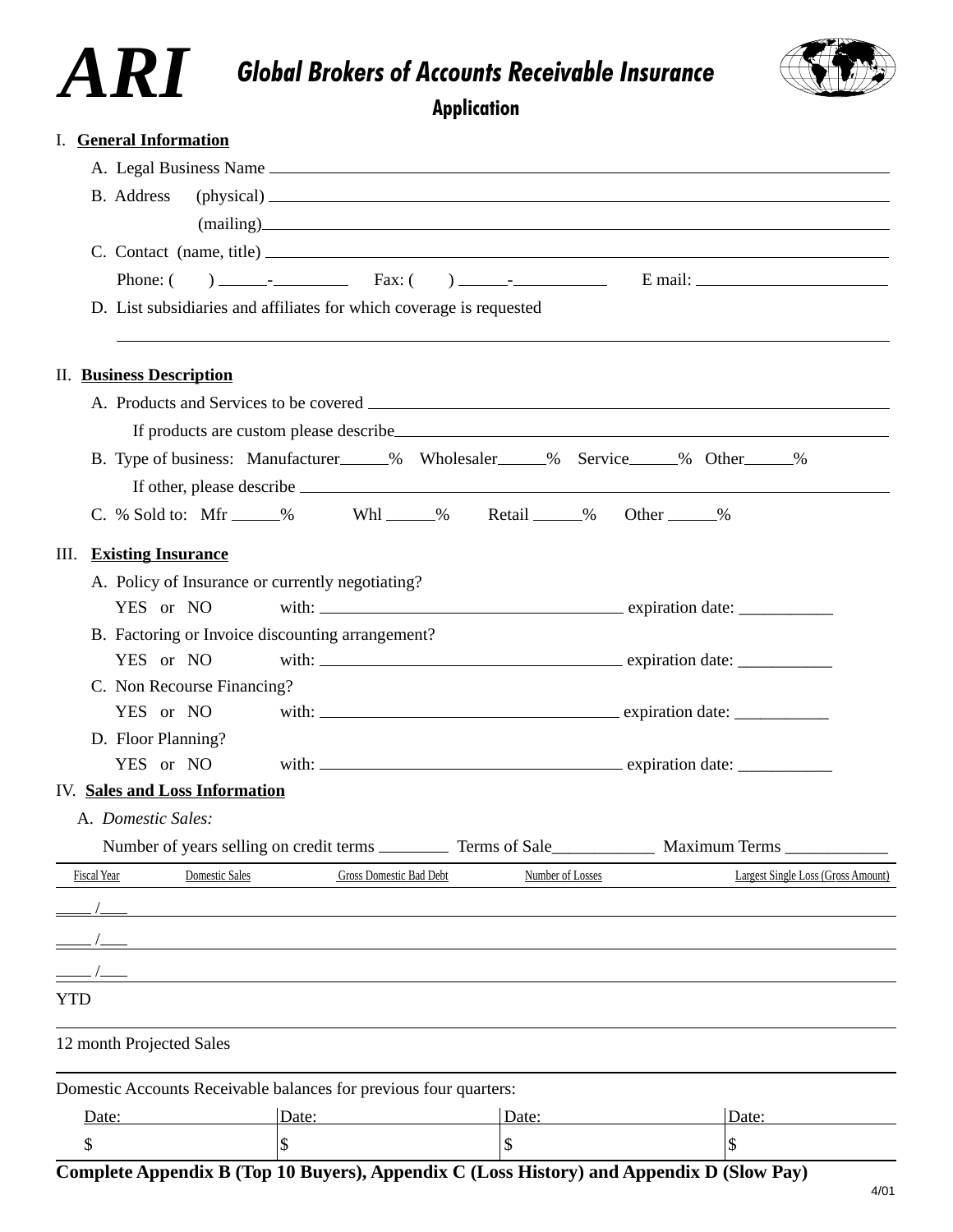#### B. *Foreign Sales:*

|                                      | Does your company utilize letters of credit? YES or NO If yes, how often? |               |                                                                         |       |                  |                                    |
|--------------------------------------|---------------------------------------------------------------------------|---------------|-------------------------------------------------------------------------|-------|------------------|------------------------------------|
|                                      |                                                                           |               | Does your company utilize purchase orders? YES or NO If yes, how often? |       |                  |                                    |
|                                      | Fiscal Year                                                               | Foreign Sales | Gross Foreign Bad Debt                                                  |       | Number of Losses | Largest Single Loss (Gross Amount) |
|                                      |                                                                           |               |                                                                         |       |                  |                                    |
|                                      |                                                                           |               |                                                                         |       |                  |                                    |
| $\frac{1}{\sqrt{1-\frac{1}{2}}}\int$ |                                                                           |               |                                                                         |       |                  |                                    |
| YTD                                  |                                                                           |               |                                                                         |       |                  |                                    |
|                                      | 12 month Projected Sales                                                  |               |                                                                         |       |                  |                                    |
|                                      |                                                                           |               | Foreign Accounts Receivable balances for previous four quarters:        |       |                  |                                    |
| Date:                                |                                                                           |               | Date:                                                                   | Date: |                  | Date:                              |

#### **Complete Appendix A (Foreign Sales), Appendix B (Top 10 Buyers), Appendix C (Loss History) and Appendix D (Slow Pay)**

\$\$ \$ \$

| Domestic buyer A/R balance                        | Foreign buyer A/R balance                   |
|---------------------------------------------------|---------------------------------------------|
| <b>Number of Accounts</b>                         | <b>Number of Accounts</b>                   |
| $\frac{\text{I}}{\text{I}}$ = 1,000,000 plus      | $\frac{\text{I}}{\text{I}}$ ,000,000 plus   |
| \$500,000-999,999                                 | \$500,000-999,999                           |
| \$100,000-499,999                                 | \$100,000-499,999                           |
| $\frac{$50,000-99,999}{$                          | \$50,000-99,999                             |
| \$20,000-49,999                                   | \$20,000-49,999                             |
| $\frac{\text{I}}{\text{I}}\frac{10,000-19,999}{}$ | $\frac{\text{I}}{\text{I}}$ \$10,000-19,999 |
| $\frac{\$1,000-9,999}{}$                          | $\frac{\text{I}}{\text{I}}$ ,000-9,999      |
| Total                                             | Total                                       |

#### **Warranty of Undersigned**

Insurance carriers rely on the representations provided by you in, and in connection with, this application when making decisions regarding any policy(s) issued. THIS APPLICATION, the policy, and declarations shall constitute the entire insurance agreement between you and the insurance carrier. No loss which occurs prior to the payment of premium will be covered. No broker has the authority to delete, modify, or wave any policy provisions, either verbally or in writing. Further, the accompanying credit questionnaire is part of this application.

**State Law:** "Any person who knowingly and with intent to defraud any insurance company or other person files an application for insurance or statement of claim containing any materially false information, or conceals for the purpose of misleading, information concerning any fact material thereto, commits a fraudulent insurance act, which is a crime and punishable by law." (New York statutes further state that fraudulent acts "shall be subject to a civil penalty not to exceed five thousand dollars and the stated value of the claim for each such violation.")

| Signature:  |          | Submitted by:         |  |  |
|-------------|----------|-----------------------|--|--|
| Name/Title_ |          | Organization_         |  |  |
| Date:       | $\gamma$ | Location/Agency Code_ |  |  |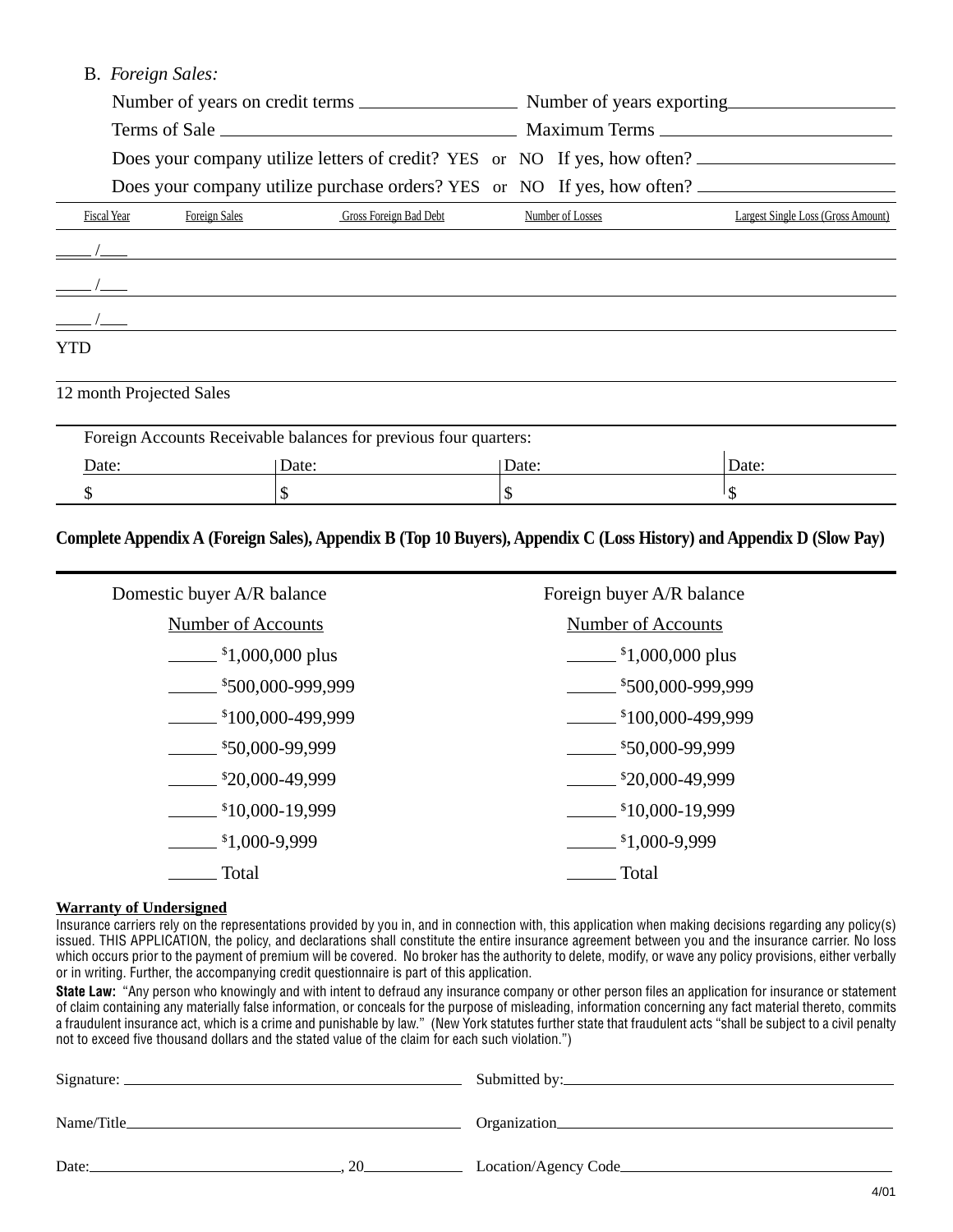



### **Credit Management Questionnaire**

Name of Applicant (Company)

#### **I. Department Structure**

A. Who are the senior members of the Credit Department, or who is the individual primarily responsible for making credit decisions?

|                                                                                                                                                                                                                                        |                                                                                   |                        |           |  |                                   | Years of Experience |  |
|----------------------------------------------------------------------------------------------------------------------------------------------------------------------------------------------------------------------------------------|-----------------------------------------------------------------------------------|------------------------|-----------|--|-----------------------------------|---------------------|--|
| Name                                                                                                                                                                                                                                   | Title                                                                             | <b>Authority Level</b> |           |  | Credit in General                 | International       |  |
|                                                                                                                                                                                                                                        |                                                                                   |                        |           |  |                                   |                     |  |
|                                                                                                                                                                                                                                        |                                                                                   |                        |           |  |                                   |                     |  |
|                                                                                                                                                                                                                                        |                                                                                   |                        |           |  |                                   |                     |  |
| B. How many full time credit professionals are in the Credit Department?                                                                                                                                                               |                                                                                   |                        |           |  |                                   |                     |  |
| C. Is credit control centralized at Insured's Headquarters?                                                                                                                                                                            |                                                                                   |                        | YES or NO |  |                                   |                     |  |
| If no, explain $\sqrt{\frac{2}{n}}$                                                                                                                                                                                                    |                                                                                   |                        |           |  |                                   |                     |  |
| D. Are credit controls known to other departments?                                                                                                                                                                                     |                                                                                   |                        | YES or NO |  |                                   |                     |  |
| E. Is there a written credit procedure?                                                                                                                                                                                                |                                                                                   |                        |           |  | YES or NO If yes, please provide. |                     |  |
| <b>Authority Levels</b>                                                                                                                                                                                                                |                                                                                   |                        |           |  |                                   |                     |  |
| A. Persons authorized to:                                                                                                                                                                                                              |                                                                                   |                        |           |  |                                   |                     |  |
| Approve a credit limit for a new buyer?<br><u>Letter and the contract of the contract of the contract of the contract of the contract of the contract of the contract of the contract of the contract of the contract of the contr</u> |                                                                                   |                        |           |  |                                   |                     |  |
| Approve an increase in an existing credit limit? ________________________________                                                                                                                                                      |                                                                                   |                        |           |  |                                   |                     |  |
| What is the current course of action to take on an overdue situation?                                                                                                                                                                  |                                                                                   |                        |           |  |                                   |                     |  |
|                                                                                                                                                                                                                                        |                                                                                   |                        |           |  |                                   |                     |  |
|                                                                                                                                                                                                                                        |                                                                                   |                        |           |  |                                   | YES or NO           |  |
|                                                                                                                                                                                                                                        |                                                                                   |                        |           |  |                                   | YES or NO           |  |
| B. Can anyone within your company overrule a decision by the credit department?                                                                                                                                                        |                                                                                   |                        |           |  |                                   |                     |  |
| If yes, how often?                                                                                                                                                                                                                     |                                                                                   |                        |           |  |                                   |                     |  |
|                                                                                                                                                                                                                                        |                                                                                   |                        |           |  |                                   |                     |  |
| <b>Credit Evaluation/Administration</b><br>Ш.<br>A. Which of the following does your company utilize:                                                                                                                                  |                                                                                   |                        |           |  |                                   |                     |  |
|                                                                                                                                                                                                                                        |                                                                                   |                        |           |  |                                   |                     |  |
| 1. Credit Agency Reports YES or NO                                                                                                                                                                                                     |                                                                                   |                        |           |  |                                   |                     |  |
|                                                                                                                                                                                                                                        | If yes, list Agency(s) $\overline{\phantom{a}}$                                   |                        |           |  |                                   |                     |  |
|                                                                                                                                                                                                                                        | How often are the reports updated and reviewed? _________________________________ |                        |           |  |                                   |                     |  |
| 2. Trade References YES or NO How often updated?                                                                                                                                                                                       |                                                                                   |                        |           |  |                                   |                     |  |
| 3. Bank References YES or NO How often updated?                                                                                                                                                                                        |                                                                                   |                        |           |  |                                   |                     |  |
| 4. Audited Financials YES or NO How often updated?<br><u>Example 2001</u><br>5. Other Sources                                                                                                                                          |                                                                                   |                        |           |  |                                   |                     |  |

C. For existing customers, what information is used when increasing or decreasing a credit line?

D. Are credit limits recorded in the buyer's credit file and/or in a computerized system?